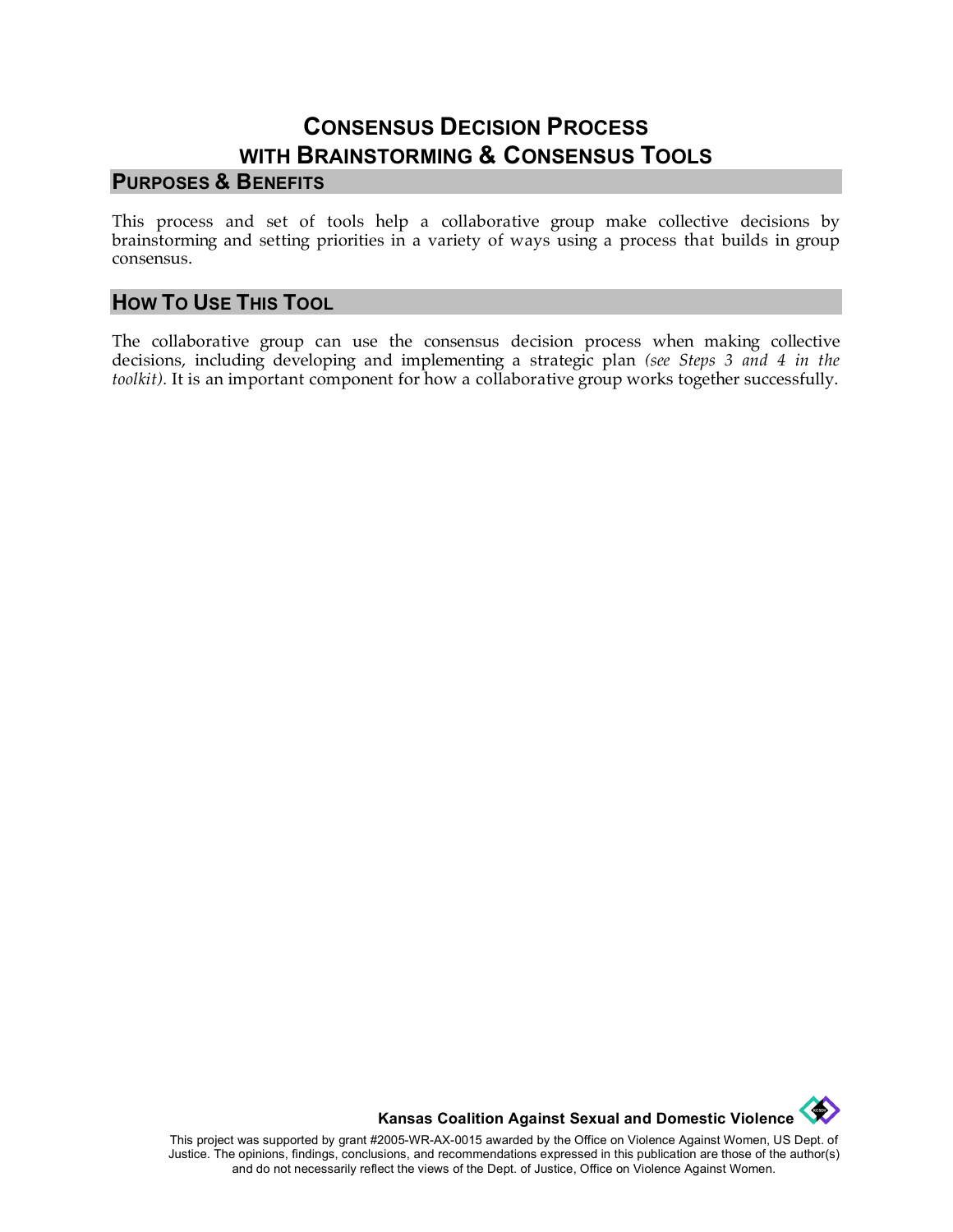# **CONSENSUS DECISION PROCESS**

The consensus decision process is a useful method for a collaborative group to make decisions. The process includes the following key steps:

- **1. Set the Goal –** The collaborative group needs a clear end-in-mind. The first consensus decision is to determine the end goal. Without an agreed upon goal, collective consensus will be impossible. This can be accomplished through the collaborative group's vision and mission statements developed in Step 1B: Setting Your Collaborative Group Up for Success: Tools for Determining Your Purpose(s).
- **2. Create a Vision –** Ask a question that inspires vision. Here are some examples:

*What is our ideal or preferred future?* 

*What are the indicators of a good outcome?* 

*What would it look like if we got it right?* 

This can be accomplished by conducting a visioning activity with planning participants. Some example visioning activities can be found in Step 4 – Put Together an Informed Plan of the toolkit.

Additional ideas for constructing a good question can be found in the ["Appreciative](http://www.kcsdv.org/toolkit/commorgtoolkit.html#AppreciativeInquiry) [Inquiry"](http://www.kcsdv.org/toolkit/commorgtoolkit.html#AppreciativeInquiry) tool, which is located in the "Universal Community Organizing Concepts" section of the toolkit. When creating a vision, it helps to understand what is essential for the outcome to include and what is desired but not required.

- **3. Gather Information –** What information does the team need in order to make the best decision? Who has or where is this information, and how do we obtain it? This is addressed by the community readiness and needs and resources assessment tools in Step 2 of the toolkit – Get in the Know By Taking Stock.
- **4. Brainstorm Possible Options and Ideas –** Develop as many options as possible before narrowing the list of ideas. The example brainstorming tools listed on the following pages can be useful in completing this step in the consensus decision process. In addition, the facilitative leader ensures everyone understands the meaning of each idea before moving forward.
- **5. Set Priorities for Possible Options and Ideas Using Relevant Criteria –** Once the group has brainstormed all of the possibilities, it's time to prioritize the ideas. Using relevant criteria will help the group to prioritize ideas more objectively. The example consensus building tools listed on the following pages can be useful in completing this step in the consensus decision process.
- **6. Make the decision as a team.** The facilitative leader checks to make sure there is full consensus before assuming everyone supports the decision. One way to do this is to use a bus analogy: The bus is leaving the station. Can you get on board? If not, what will it take to get you on our bus?

The ABCs of consensus…

- Address the issue (Steps  $1 3$ )
- Brainstorm all the possibilities (Step 4)
- Come to consensus (Step  $5$  and  $6$ )

Adapted from Tagliere, D. (1992). *How to meet, think, and work to consensus.* Pfeiffer, Amsterdam.

**Kansas Coalition Against Sexual and Domestic Violence** 

**CONTROL**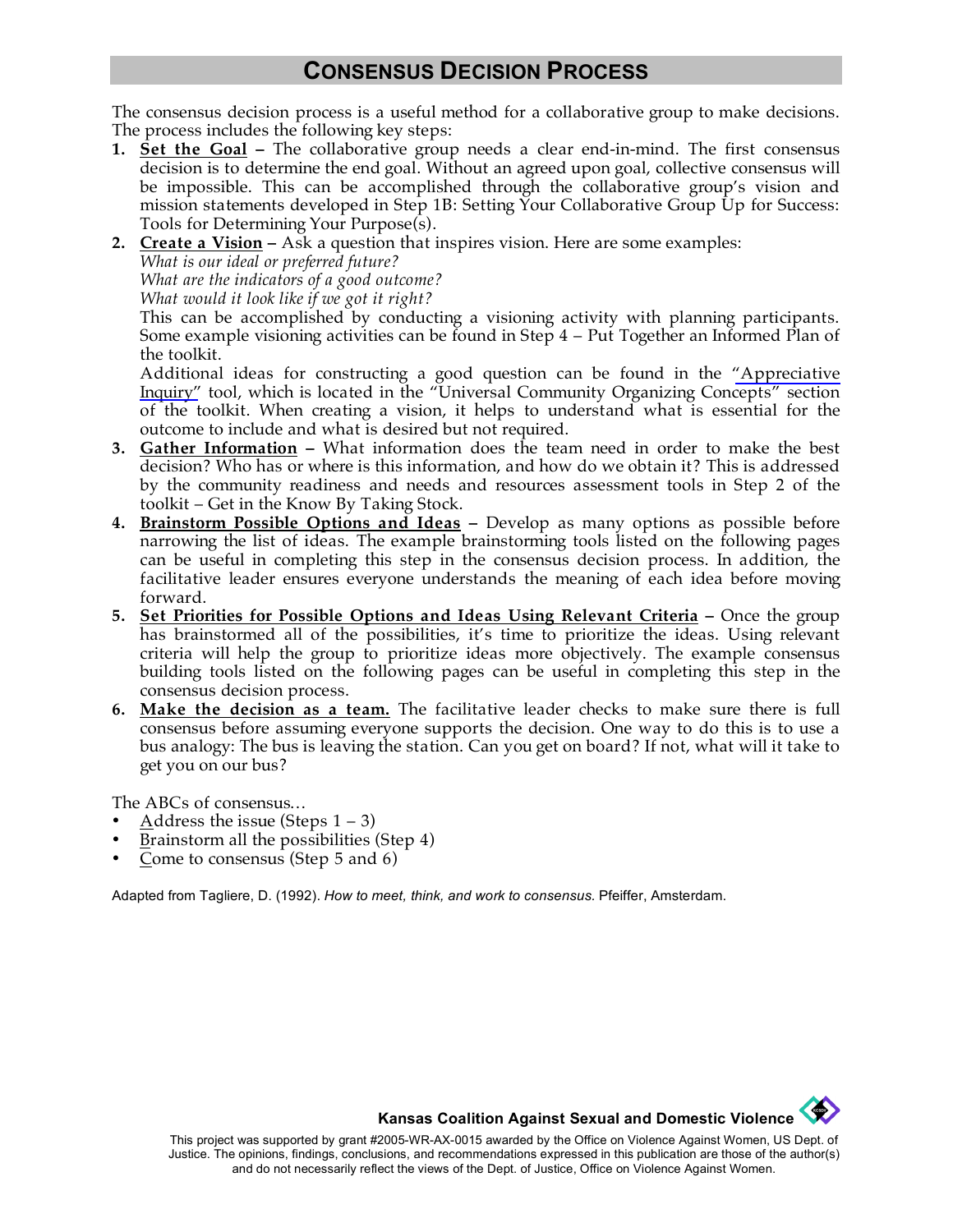# **BRAINSTORMING TOOLS**

Below are some example tools that can help a collaborative group with brainstorming, step 4 of the consensus decision process outlined on the "Consensus Decision Process."

### **Open Brainstorming**

- **1.** After presenting the issue for discussion, which is helpful when framed in the form of a question such as "If we got it right …", keep it in front of the group (e.g., flipchart, power point slide, etc.). For further ideas on constructing good framing questions for expanding thinking/brainstorming, see the ["Appreciative Inquiry"](http://www.kcsdv.org/toolkit/commorgtoolkit.html#AppreciativeInquiry) tool located in the "Universal Community Organizing Concepts" section of the toolkit.
- **2.** The purpose of brainstorming is to generate all of the possible ideas for the issue being discussed; therefore, establishing ground rules for brainstorming can be helpful to maintain the intended spirit of brainstorming and not allow the group to jump too far ahead in the consensus-decision process before they're ready. Here are some example ground rules for brainstorming:
	- Do not judge, limit or reject ideas
	- Repeating ideas is fine
	- Building further upon ideas is fine
	- Be patient during silences and wait for them to end the greatest creativity may follow The more ideas the better
- **3.** Quickly record ideas so everyone can read them as they are shared**.** Do not filter the ideas; just record them as they are presented. Continue listing ideas until all ideas are exhausted. Briefly discuss, clarify, and consolidate the listed ideas.

# **Value-Added or Round Robin Brainstorming**

Value added or round robin brainstorming is a tool for identifying all of the important, collective, unduplicated ideas from group members.

- **1.** Like the first step in open brainstorming above, define the issue in the form of a question and put in front of the group on a flipchart, power point slide, etc. For further ideas on constructing good framing questions for expanding thinking/brainstorming, see the ["Appreciative Inquiry"](http://www.kcsdv.org/toolkit/commorgtoolkit.html#AppreciativeInquiry) tool located in the "Universal Community Organizing Concepts" section of the toolkit.
- **2.** Ask group members to work individually and write down their three ideas on the issue before the group. After a few minutes, ask group members to independently prioritize their ideas.
- **3.** Start a Value Added/Round Robin call out. The first person calls out his/her top priority idea. The second calls out his/her top idea unless it is the same as the first idea that was shared. In that case, the second participant calls out his/her second priority idea. This continues until all ideas are exhausted and recorded. As an option, you can ask the group to indicate if they had also listed an idea recorded in order to keep a total count in order to illustrate the priority of a particular idea among group members.
- **4.** Discuss and consolidate ideas.

### **Affinity/Theming Brainstorming**

- **1.** Like the first step in open and value-added brainstorming above, define the issue in the form of a question and put in front of the group on a flipchart, power point slide, etc. For further ideas on constructing good framing questions for expanding thinking/brainstorming, see the ["Appreciative Inquiry"](http://www.kcsdv.org/toolkit/commorgtoolkit.html#AppreciativeInquiry) tool located in the "Universal Community Organizing Concepts" section of the toolkit.
- **2.** Ask group members to write down all their ideas on post-it notes (the 3x5 post-it notes are the perfect size), listing only one idea per post-it note.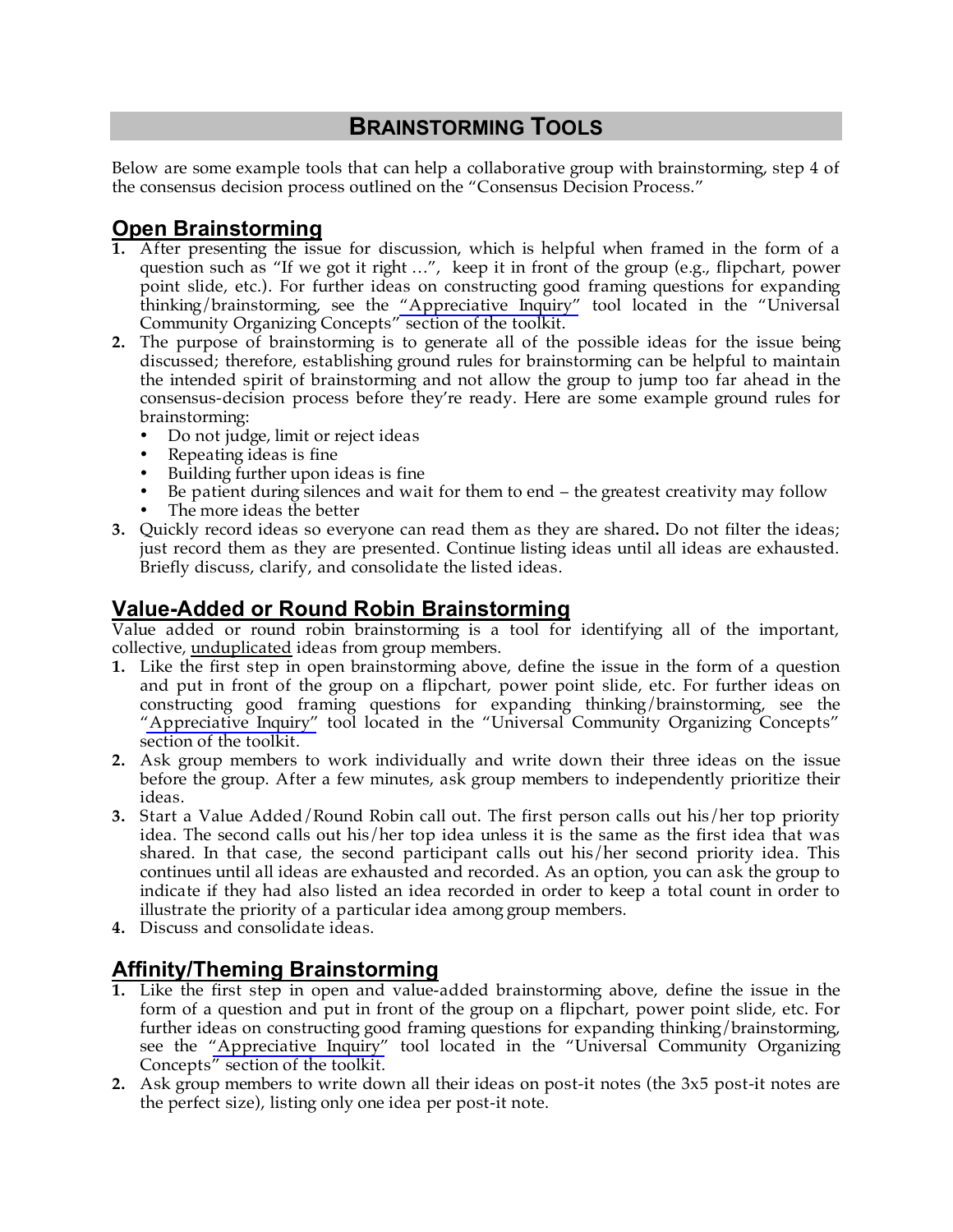- **3.** Conduct a call and sort activity as follows:
	- Start this activity by asking for a volunteer to read one of his/her notes and place it on a blank flipchart.
	- Ask if anyone has written down a similar idea and read each note as it is placed on the same flipchart.
	- Once a few similar ideas are placed on the same flipchart, ask the group to name the natural relationship between the ideas and record it on the flipchart as a heading. These identified natural relationships can be referred to as themes.
	- One all of the similar ideas have been called out, ask for a new idea and post it on a new flipchart. Replicate the process outlined in the bullets above to identify a theme.
	- Continue to call and sort ideas until all post-it notes are posted on flipcharts and themed. Allow the group to direct the movement of post-it notes to different flipcharts as the group refines the natural relationships between their ideas.

Adapted from Ray, R. (2006). *The facilitative leader: Behaviors that enable success.* Little Hocking, OH: RayCom Learning.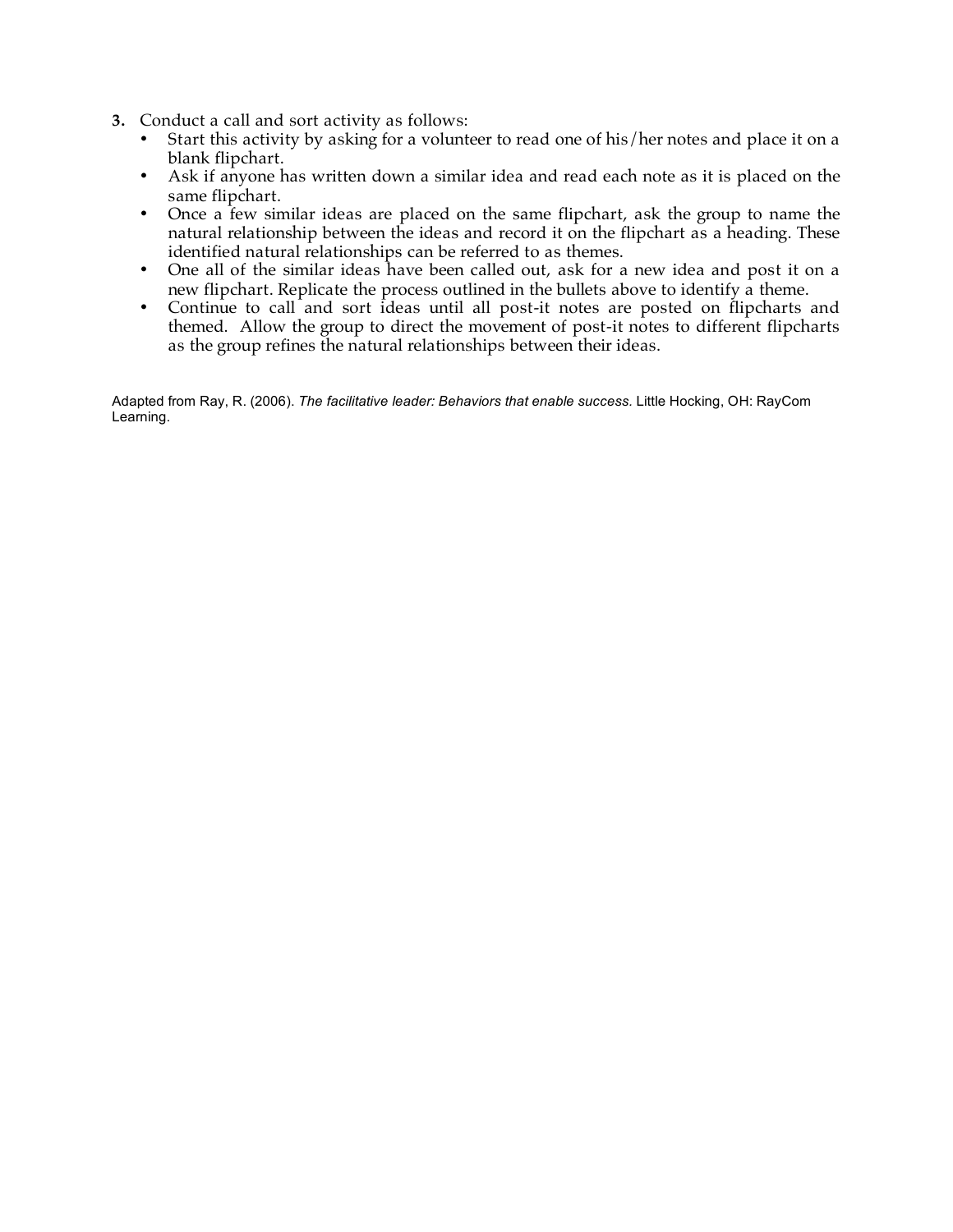# **CONSENSUS BUILDING TOOLS**

The example consensus building tools below can help a collaborative group objectively prioritize and reach consensus (i.e., steps 5 and 6 of the consensus decision process) on those ideas which will help the group most effectively achieve the goal or end-in-mind they identified during step 1 of the consensus decision process.

#### **List Reduction**

The most effective list reduction technique is to combine similar ideas into a single idea.

- **1.** Collaborative group members each look for commonalities and themes and present them to the full group for feedback, working to identify opportunities to combine ideas into a single idea.
- **2.** When a group is faced with more ideas than can be reasonably managed, the list can be further reduced. Before going any further, it may be helpful at this point for the group to review their vision and mission statements and/or goal/end-in-mind identified in step 1 of the consensus decision process. Next, ask the group to discuss each idea and determine if the item is a "Must Have" or a "Would Like." Each item is then marked with a "MH" or a "WL." "Must Have" ideas are addressed first as the groups continues planning.

## **Voting**

If you anticipate the group will need to prioritize ideas, leave room on flipcharts for voting boxes (see the example below).

| THEME:  | <b>VOTE HERE</b> |
|---------|------------------|
| Idea #1 |                  |
| Idea #2 |                  |
| Idea #3 |                  |
| Idea #4 |                  |

- **1.** Voting should take place after list reduction.
- **2.** Give each member of the group a specific number of voting dots (depending on the number of ideas listed under a theme).
- **3.** Group members then vote for their top idea(s) based upon the number of dots given to each member. Group members should not vote for an idea more than once in order to avoid vote loading for a particular idea.
- **4.** Allow time for each person to vote and then call out the results for each theme.
- **5.** Proceed with the ideas that received the most votes.

### **Multi-Voting**

Multi-voting builds consensus by eliminating individual ownership of specific items. For an individual item to progress to the next round of voting, it must receive a number of votes greater or equal to half the number of group members. For example, if there are 20 participants, a strategy must receive at least 10 votes to move on to Round 2.

- **1.** In Round 1, each group member may vote on all of the ideas he/she considers important. Group members may vote for as many single items as they wish, but should only vote for items they believe are important. Participants should not vote for an idea more than once.
- **2.** Items receiving enough votes are presented back to the group.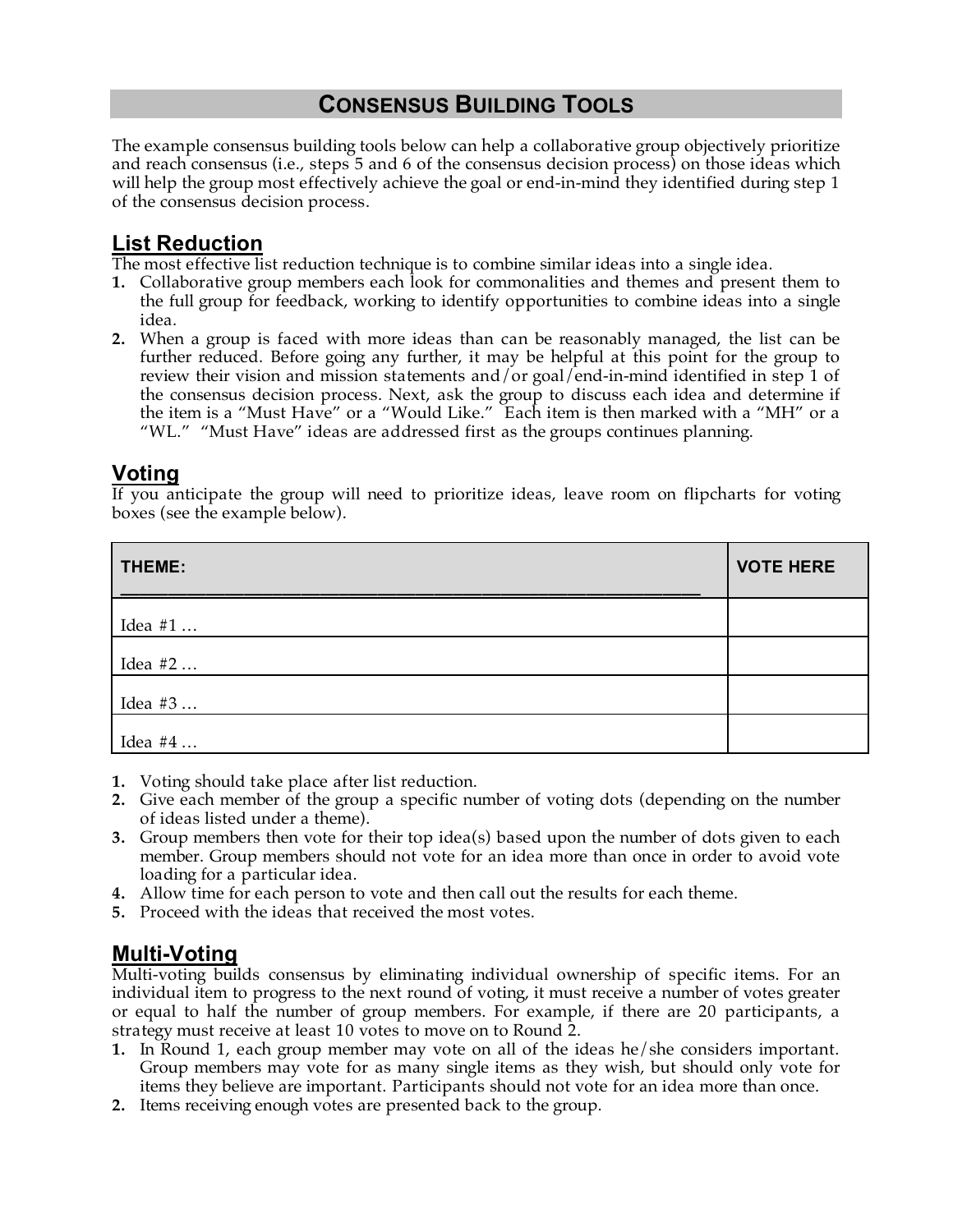- **3.** In Round 2, each group member is allowed a total of three votes. (If there are 20 participants, a strategy must receive at least 5 votes to move on.) Once again, participants should not vote for a strategy more than once.
- **4.** Items receiving enough votes are then presented back to the group.
- **5.** If needed, a third round can be conducted. In this round, each group member t is allowed one vote for the remaining items. When a round results in three items or less, the process is completed.

## **Payoff Matrix**

The payoff matrix is a consensus tool that works well after a multi-voting or when a limited number of ideas are being considered. The template for the payoff matrix is as follows:



**1.** Each idea is tested against

two questions arranged in a simple matrix:

- Will implementation be easy or tough? (horizontal axis)
- Will the impact be small or big? (vertical axis)
- **2.** The group then discusses in which quadrant each idea should be placed. The priority of action is informed by the quadrant chosen. For example, an easy implementation with a big payoff takes a high priority. A tough implementation that is likely to yield a small payoff is a low priority.

### **Nominal Group Process**

This process is basically a round robin method for generating ideas.

- **1.** Once all ideas are posted on flipcharts, group members rank the ideas silently and independently, choosing the five ideas with the most promise.
- **2.** Group members report and discuss their rankings.
- **3.** Another silent and independent re-ranking of ideas takes place.
- **4.** Group members report and discuss their final rankings, and the group seeks consensus on listing the ideas in rank order.